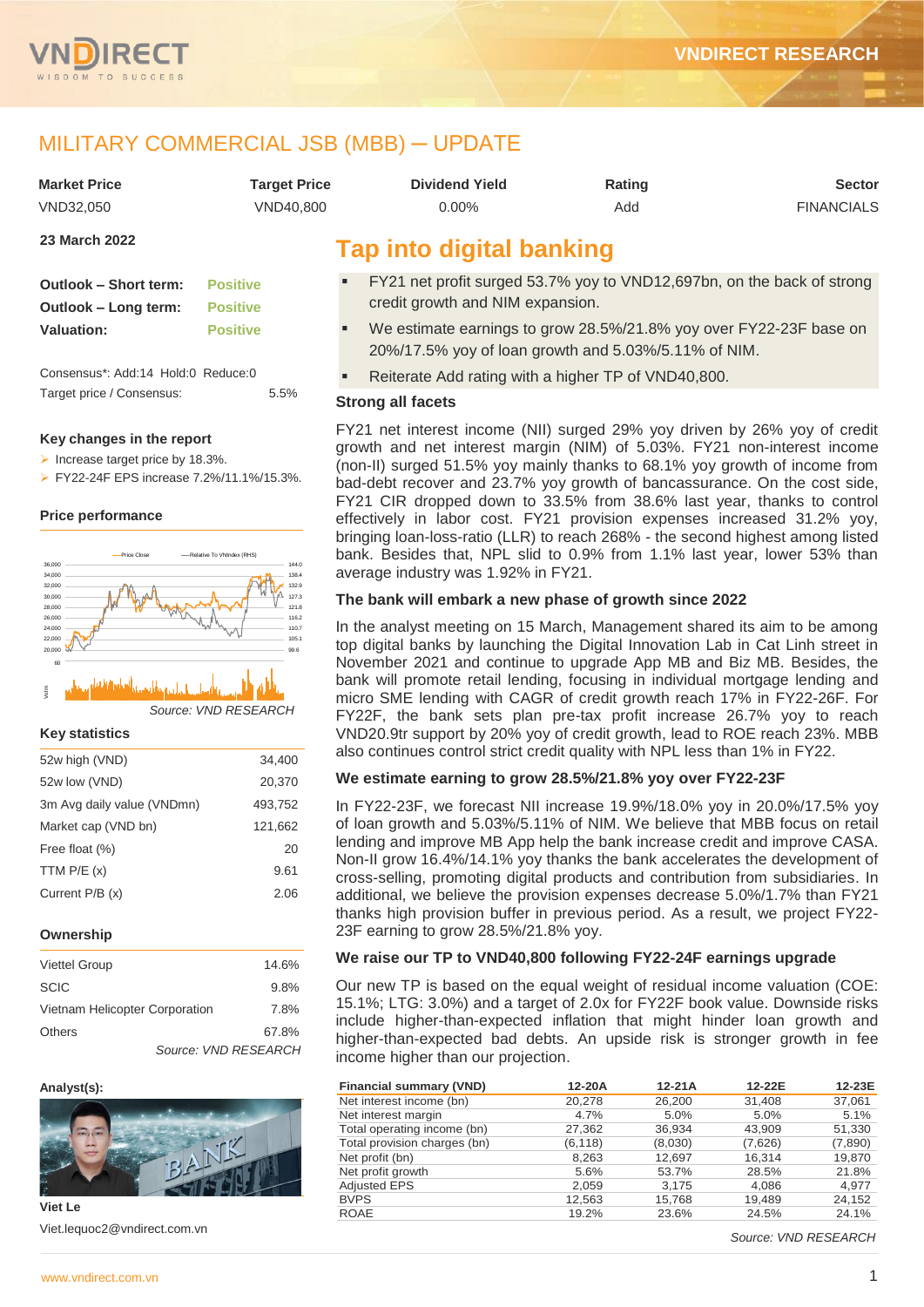

# **TAP INTO DIGITAL BANKING**

#### **Investment thesis**

Our ADD rating is underpinned by:

(1) Expand on retail lending and micro-SME base on apply technology application and large network. By upgrade application and programs to attracted new customers, the users used app surged 210% yoy in FY21. Besides that, MBB App was the only banking application to appear in the ranking of "Top Apps of 2021" on iOS operating system in Vietnam (top 10).

(2) The bank's solid asset quality with considerable provision source, securing its bottom-line pristine. At end FY21, the bank maintained in top 4 banks with lowest non-performing loan (NPL) ratio and top 2 banks highest loan loss reserve (LLR).

(3) We expect the bank to sustain the strong earnings growth of 28.5%/21.8% yoy in FY22-23F base on 20.0%/17.5% yoy loan growth and stable NIM of 5.03%5.11%.

#### **We raise our 1-year TP to VND40,800, following FY22-23F EPS upgrade**

We revised up FY22-23F EPS by 7.2%/11.1% to reflect the bank's strong credit growth and higher-than-previous expect CASA ratio. We use the residual income and P/BV methods to value MBB, with equal weighting of each method**.** At the current price, MBB trades at 1.6x FY22 P/BV, lower than the regional peer average of 2.0x. We believe MBB deserves to be further re-rated to P/BV of 2.0x to fully reflect the higher ROE in FY22-23F than average. Combining the residual income valuation and P/BV multiple valuations with equal weighting, we derive a target price of VND40,800 for MBB.

#### **Figure 1: Target price calculation, based on our estimates**

| Approach                           | Weight | Fair value<br>(VND/share) | Contribution<br>(VND/share) |
|------------------------------------|--------|---------------------------|-----------------------------|
| Residual income                    | 50%    | 42,306                    | 21,153                      |
| P/BV multiple (at 2.0x FY22F BVPS) | 50%    | 39.245                    | 19,622                      |
| Target price (VND/share)           |        |                           | 40,776                      |
| Target price (VND/share, rounded)  |        |                           | 40,800                      |
|                                    |        |                           | Source: VNDIRECT RESEARCH   |

#### **Figure 2: Key assumptions of residual income valuation, based on our estimates**

| <b>GENERAL ASSUMPTIONS</b>        | 2022F   | 2023F | 2024F                         | 2025F |       | 2026F Terminal            |
|-----------------------------------|---------|-------|-------------------------------|-------|-------|---------------------------|
| Risk free rate (5-year VGB yield) | $3.0\%$ | 3.0%  | 3.0%                          | 3.0%  | 3.0%  | 3.0%                      |
| Equity risk premium               | 11.0%   | 11.0% | 11.0%                         | 11.0% | 11.0% | 11.0%                     |
| <b>Beta</b>                       | 1.1     | 1.1   | 1.1                           | 1.1   | 1.1   | 1.1                       |
| Cost of equity                    |         |       | 15.1% 15.1% 15.1% 15.1% 15.1% |       |       | 15.1%                     |
| Long-term growth rate             |         |       |                               |       |       | 3.0%                      |
| Opening shareholder's equity      | 59,575  |       |                               |       |       |                           |
| PV of RI (5 years)                | 31,775  |       |                               |       |       |                           |
| PV of Terminal value              | 67,414  |       |                               |       |       |                           |
| Implied EV                        | 158,764 |       |                               |       |       |                           |
| No. of o/s shares                 | 3.753   |       |                               |       |       |                           |
| Implied value per share           | 42,306  |       |                               |       |       |                           |
|                                   |         |       |                               |       |       | Source: VNDIRECT RESEARCH |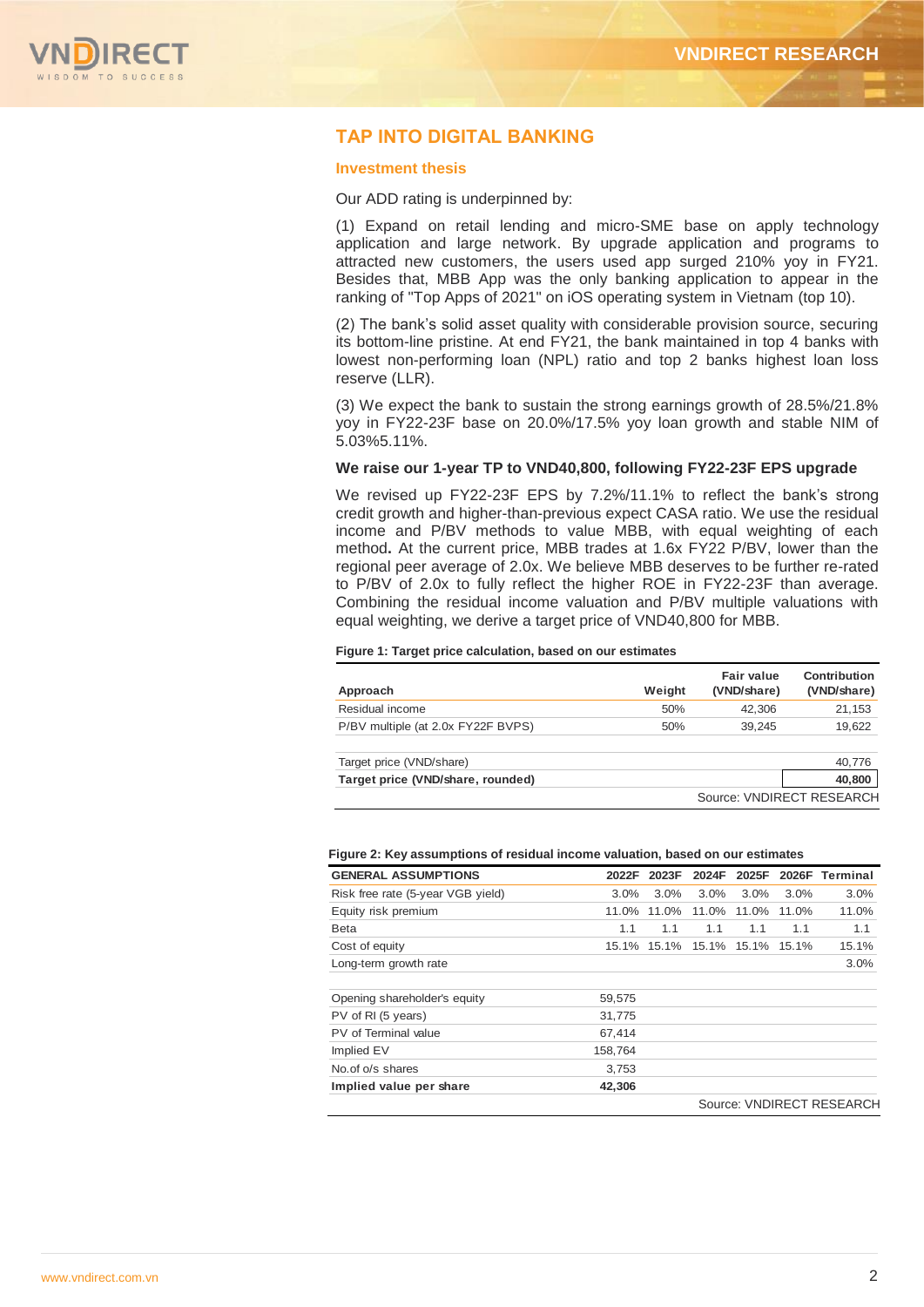

|                           |               | <b>Recomm</b>          | Closing |         |         |      |         |       |        | 3-year                                                         |                   |             |                |      |
|---------------------------|---------------|------------------------|---------|---------|---------|------|---------|-------|--------|----------------------------------------------------------------|-------------------|-------------|----------------|------|
|                           |               | <b>Ticker endation</b> | Price   | Price   | Mkt cap |      | P/BV(x) |       | P/E(x) | EPS                                                            | <b>ROE (%)</b>    |             | <b>ROA (%)</b> |      |
|                           |               |                        | LC\$    | LC\$    |         |      |         |       |        | US\$m FY22F FY23F FY22F FY23F CAGR (%) FY22F FY23F FY22F FY23F |                   |             |                |      |
| Vietcombank               | <b>VCB VN</b> | <b>ADD</b>             | 83,500  | 118,700 | 17,842  | 3.09 | 2.58    | 19.10 | 15.90  |                                                                | 23.8% 20.0% 21.0% |             | 1.7%           | 1.8% |
| VietinBank                | CTG VN        | <b>ADD</b>             | 32.550  | 41.700  | 7.195   | .63  | 1.40    | 16.89 | 14.07  | 17.3%                                                          | 15.0%             | 15.8%       | 1.0%           | 1.1% |
| Techcombank               | <b>TCB VN</b> | <b>ADD</b>             | 49,300  | 70,000  | 7,834   | .60  | 1.30    | 8.30  | 6.90   |                                                                | 21.1% 22.1% 21.6% |             | 3.6%           | 3.7% |
| Vietnam Prosperity JSB    | <b>VPB VN</b> | <b>ADD</b>             | 36,350  | 41,000  | 6,899   | .60  | 1.36    | 10.90 | 8.50   | 22.7%                                                          |                   | 16.1% 17.0% | 3.0%           | 3.2% |
| Asia Commercial JS Bank   | ACB VN        | <b>ADD</b>             | 32,900  | 41,800  | 4,004   | .62  | 1.32    | 7.96  | 6.95   |                                                                | 18.8% 23.6% 22.5% |             | 2.2%           | 2.2% |
| Vietnam International     |               |                        |         |         |         |      |         |       |        |                                                                |                   |             |                |      |
| <b>Commercial JSB</b>     | <b>VIB VN</b> | <b>HOLD</b>            | 44.700  | 46,400  | 3,146   | 2.4  | 1.9     | 10.5  | 8.9    |                                                                | 18.6% 23.0% 22.0% |             | 2.0%           | 2.0% |
| Tien Phong Commercial JSB | TPB VN        | <b>HOLD</b>            | 40.100  | 41,100  | 2.846   | 1.9  | 1.6     | 11.0  | 9.0    |                                                                | 23.1% 20.9% 21.0% |             | 2.0%           | 2.1% |
| A verage regional peers   |               |                        |         |         |         | 2.0  | 1.6     | 12.1  | 10.0   |                                                                | 20.8% 20.1% 20.1% |             | 2.2%           | 2.3% |
| Military Commercial Joint |               |                        |         |         |         |      |         |       |        |                                                                |                   |             |                |      |
| <b>Stock Bank</b>         | MBB VN        | <b>ADD</b>             | 32,050  | 40,800  | 5,483   | 1.6  | 1.3     | 7.4   | 6.1    |                                                                | 21.7% 24.5% 24.1% |             | 2.5%           | 2.6% |
|                           |               |                        |         |         |         |      |         |       |        | Source: VNDIRECT RESEARCH, BLOOMBERG                           |                   |             |                |      |

### **2021 recap: Strong all facets**

#### **Figure 4: 4Q21 and FY21 results comparison (VND bn, otherwise noted)**

|                                    |           |           |       |         |              | <b>VND</b><br><b>FY21F</b> | % of VND                                                                                                                     |
|------------------------------------|-----------|-----------|-------|---------|--------------|----------------------------|------------------------------------------------------------------------------------------------------------------------------|
| <b>Profit &amp; Loss statement</b> | 4Q21      | 4Q20      | vov%  | 3Q21    |              | gog% forecasts             | forecasts Comments                                                                                                           |
| Net interest income                | 26,200    | 20.278    | 23.7% | 5.165   | 38.8%        | 25.533                     | 102.6% In line with our forecasts                                                                                            |
| Non-interest income                | 10.735    | 7.084     | 53.5% | 1.571   | 87.6%        | 9.357                      | Higher than our forecasts as better-than-expected bad debt<br>114.7% collection in 1Q21 when the epidemic situation subdued. |
| Operating revenue                  | 36.935    | 27.362    | 31.1% | 6.735   | 50.2%        | 34.890                     | 105.9%                                                                                                                       |
| Operating expenses                 | (12, 377) | (10, 555) | 7.0%  | (2,836) | 22.1%        | (12, 212)                  | 101.4% In line with our forecasts                                                                                            |
| Pre-provision profit               | 24.557    | 16.807    | 48.5% | 3.899   | 70.7%        | 22.679                     | 108.3%                                                                                                                       |
| Provision expenses                 | (8,030)   | (6, 118)  | 4.5%  |         | (884) 127.6% | (6, 823)                   | 117.7% Higher than our forecasts in 2Q21, 4Q21.                                                                              |
| Pre-tax profit                     | 16.527    | 10.688    | 81.8% | 3,015   | 54.0%        | 15,856                     | 104.2%                                                                                                                       |
| Net profit                         | 12.697    | 8,263     | 82.6% | 2,357   | 49.6%        | 12,368                     | 102.7% In line with our forecasts                                                                                            |
|                                    |           |           |       |         |              |                            | Source: VNDIRECT RESEARCH, COMPANY REPORTS                                                                                   |

#### **Figure 5: MBB's key ratios by quarter**

| Key ratios                                         | 3Q19    | 4Q19    | <b>1Q20</b> | <b>2Q20</b> | <b>3Q20</b> | 4Q20    | <b>1Q21</b> | <b>2Q21</b> | 3Q21                                       | 4Q21    |
|----------------------------------------------------|---------|---------|-------------|-------------|-------------|---------|-------------|-------------|--------------------------------------------|---------|
| NII/Total Operating Income (TOI)                   | 72.20%  | 73.04%  | 74.07%      | 70.34%      | 76.68%      | 75.11%  | 64.75%      | 73.53%      | 74.89%                                     | 70.87%  |
| Non-II/TOI                                         | 27.80%  | 26.96%  | 25.93%      | 29.66%      | 23.32%      | 24.89%  | 35.25%      | 26.47%      | 25.11%                                     | 29.13%  |
| NIM (annualised)                                   | 4.84%   | 5.10%   | 4.83%       | 4.71%       | 5.15%       | 5.33%   | 5.04%       | 5.41%       | 5.12%                                      | 5.22%   |
| Loan-to-deposit ratio (Circular 36)                | 74.45%  | 74.19%  | 74.14%      | 76.04%      | 78.75%      | 74.40%  | 78.12%      | 75.67%      | 72.11%                                     | 70.74%  |
| <b>NPL</b>                                         | 1.54%   | 1.16%   | 1.62%       | 1.37%       | 1.50%       | 1.09%   | 1.29%       | 0.76%       | 0.95%                                      | 0.88%   |
| Loan-Loss-Reserves (LLR)                           | 102.73% | 110.47% | 97.56%      | 121.03%     | 118.88%     | 134.07% | 127.38%     | 236.50%     | 232.80%                                    | 267.98% |
| Credit cost (annualised)                           | 2.16%   | 2.10%   | 3.36%       | 2.59%       | 2.15%       | 2.23%   | 2.33%       | 2.69%       | 2.55%                                      | 2.18%   |
| CIR (cost-to-income)                               | 36.12%  | 45.70%  | 32.35%      | 37.02%      | 42.11%      | 41.93%  | 30.50%      | 34.59%      | 34.75%                                     | 34.23%  |
| Provision/Pre-provisioning operating profit (PPOP) | 32.37%  | 33.42%  | 48.80%      | 29.39%      | 22.66%      | 42.98%  | 28.32%      | 41.65%      | 31.33%                                     | 30.23%  |
| ROAA (trailing 12M)                                | 1.98%   | 2.02%   | 1.94%       | 1.95%       | 1.99%       | 1.82%   | 2.25%       | 2.26%       | 2.31%                                      | 2.35%   |
| ROAE (trailing 12M)                                | 21.82%  | 22.15%  | 20.05%      | 20.70%      | 20.01%      | 19.24%  | 22.11%      | 21.39%      | 22.16%                                     | 24.05%  |
|                                                    |         |         |             |             |             |         |             |             | Source: VNDIRECT RESEARCH, COMPANY REPORTS |         |

#### **Analyst meeting key takeaways:**

In the Analyst meeting on 15 March, MBB Management has shared the bank's FY22-26F strategy and 1Q22 prelim result.

The bank will accelerate retail lending activities, including individual and micro-SME with target to increase its client base from 20 million in FY22F to 30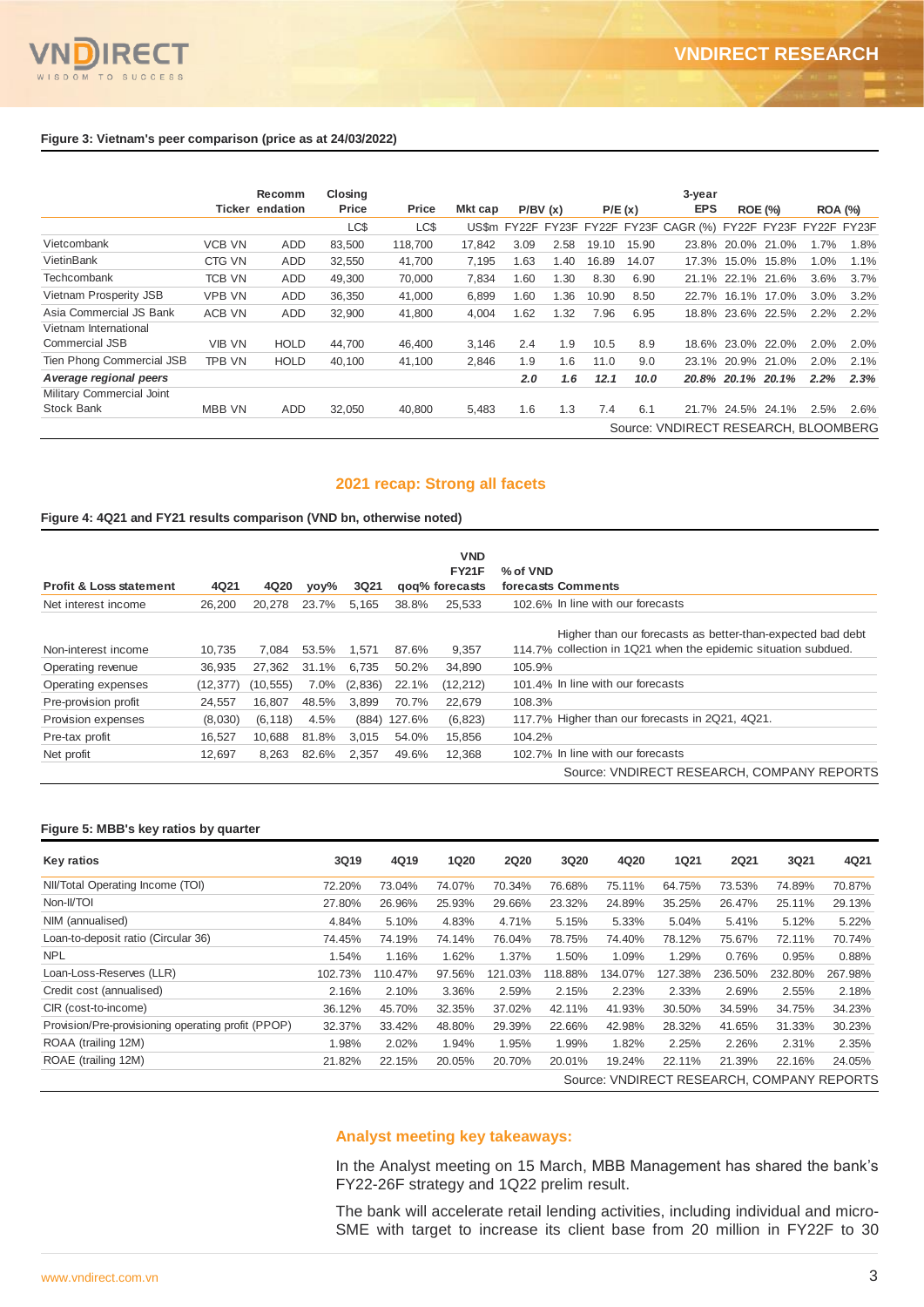

million in FY26F, of which Priority and Private segment target 2.8 million clients by 2026 through enhancing customer experience.

MBB plans to expend about VND1,6tr – VND2tr per year in the next 5 year to invest in digital banking with strategic initiatives focus on BAAS (banking as a service), big data...

MBB also sets several financial targets for FY22-26F, including: 11% CAGR for total assets, 17% CAGR for credit, 24% and 21% CAGR for total operating income and pre-tax profit, respectively.

The bank also plans to raise capital via private placement for Viettel, its strategic partner. The detail private placement has disclosed yet. In terms of dividend plan, the bank will pay stock dividend at the rate more than 15%, the final result will be approved at the annual general meeting on 25 April.

In FY22F, the bank sets a pre-tax profit target of VND20,9tr (+26,7% yoy) with credit growth of 20% yoy. According to Management, 1Q22 credit growth was 10% ytd, while pre-tax profit reach VND5,500bn (+20% yoy).

In our view, MBB will likely achieve its targets for the following reasons:

1) The bank is better capitalized than peers with a CAR of 11.2% (Basel II) as at end-FY21, which would allow it to sustain robust loan growth moving forward.

2) Potential for growth in non-interest income thanks to diversification of income sources from subsidiaries.

3) Expand on retail lending and micro-SME help the bank has higher asset yield than other banks. Besides that, cost of fund does not increase too much as the bank continuously improved the CASA thanks to its programs to attract new customers and technology applications. We estimate NIM in FY22F is stayed at 5.03%.

#### **FY22-23F outlook**

#### **Focusing on retail lending and micro-SME**

MBB plans CAGR credit growth to reach 17% in FY22-26F (lower than that 21% in FY17-21) base on the strategy of continuing to push into retail lending and expansion of micro-SME. As the sharing information in Analyst Meeting, MBB's credit grows around 10% ytd in 1Q22, the bank aims to propose State bank (SBV) to lift its credit growth limit higher than initial 15%. We believe that the bank will be able to increase credit growth limit to reach its target of 20% credit growth in FY22F thanks to high CAR (11.2% as base II) and low LDR (we estimated around 70%) at end FY21.

#### **NIM expansion on higher retail lending and improving CASA**

Looking back in FY21, MBB's loan grew 21.6% yoy, in which retail lending increased 27.5% yoy. We believe this is the result of reaching out to new customers thanks to new programs as free transfer for life for all customers when using apps, gifting a beautiful digital account number, free transfers for corporate customers…. and it will continue to operate in FY22-26F. The increase in retail lending will help the bank has higher asset yield than other banks. In additional, the bank also focuses on Private and Priority to get higher profit with a target reach 2,8bn customers in FY26F. We think this is a smart long-term strategy as growing middle-class in Vietnam in the next decade.

In FY21, the users used App MB surged to 9,3 million from 3 million at end FY20 (+210% yoy), the transaction increase to 388 million from 89,8 million (+344%yoy) in previous period. We assume that the MBB's CASA will be continuously improve thanks to apply digital technology by app to increase new customers and transactions. This support MBB's CoF is not increase too much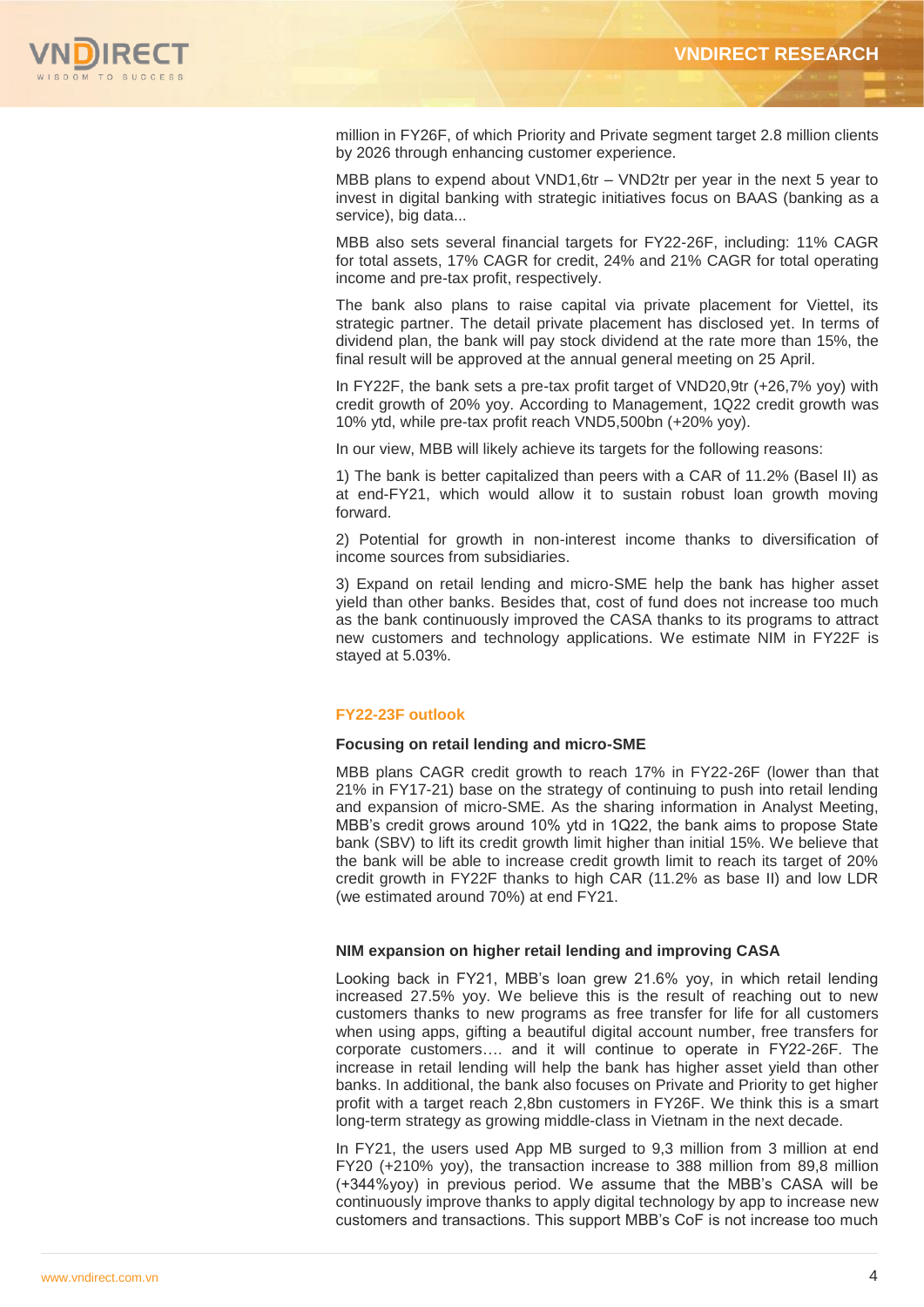in the context rising deposit rates caused by inflation and competition for funds in FY22F.



**Figure 6: App MB users increased from 3 million to 9,3 million in FY21 (+210% yoy)**



#### **Figure 7: The transaction used App MB reached 388 million in FY21 (+344% yoy)**







#### **Non-interest income tends to increase gradually**

MBB's has six subsidiaries, some of which were among on top in terms of market share as Military Insurance Company (MIC) was in top 5 of insurance revenue (top 6 in FY20), MCredit was in top 3 of credit size in consumer finance… contribution 14% in consolidated pre-tax profit in FY21. We believe that subsidiaries will continue to grow and increase profits in 2022, especially for Military Insurance Company (MIC). Since FY21, MIC has applied a series of comprehensive digital technology application solutions on the system, allowing users to "maximize" benefit when querying for details, enrolling and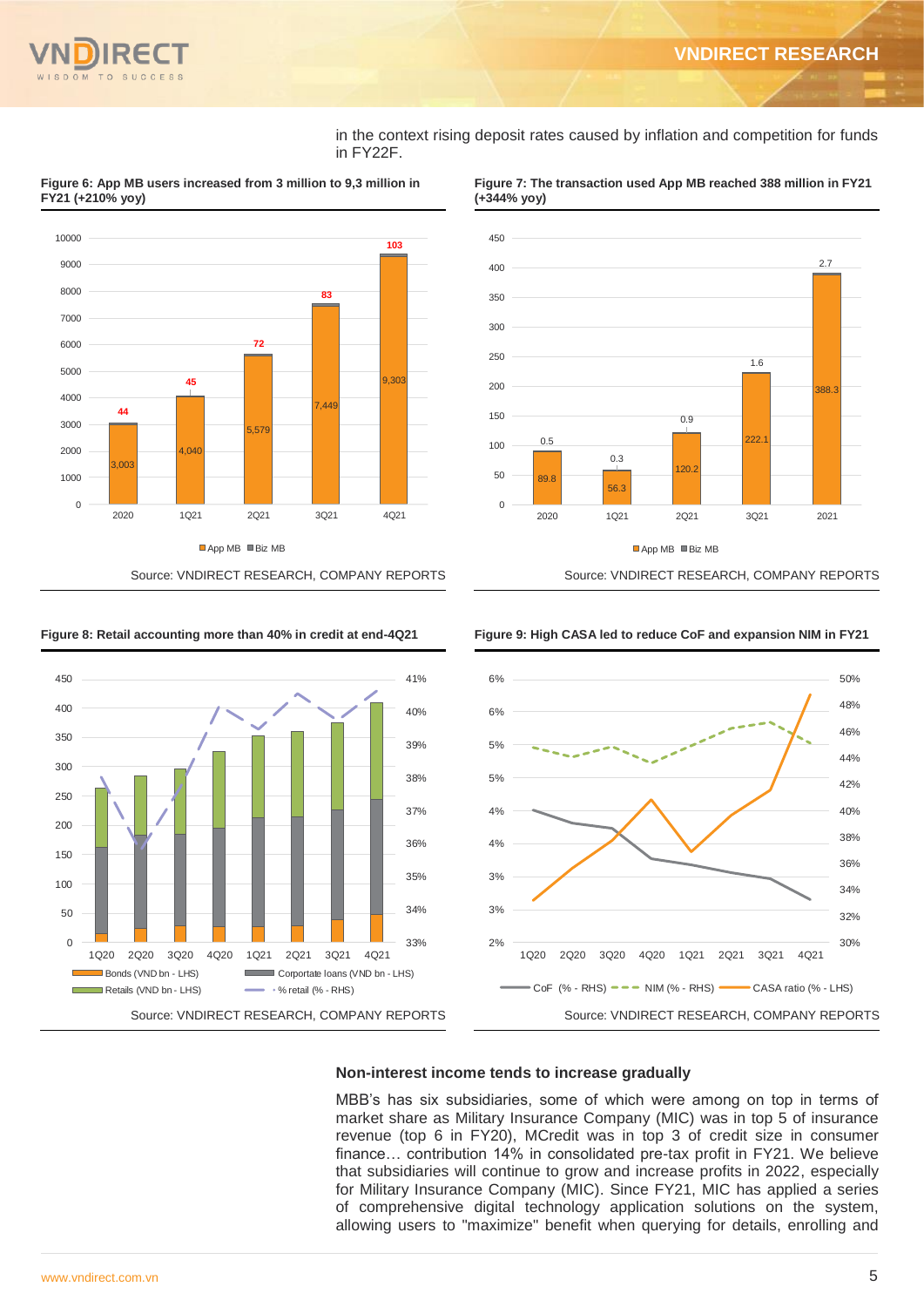

receiving insurance benefits easily through online operations. Along with that, the application of AI, Chatbot in insurance product introduction and consulting activities has brought about a sudden growth in the number of customers on digital channels for MIC. In 1Q22, according to preliminary business estimates, MIC recorded a total insurance revenue of more than VND1,200bn, an increase of 35% yoy; 5 times higher than industry growth rate.

In additional, the bank accelerates the development of cross-selling within the group, promoting digital products in FY22-26F to increase profit from bancassurance and payment fee. We believe non-ii increase 16.4% yoy in FY22F.

#### **Provision expenses will decrease thanks to solid asset quality since FY22F**

MB applied the three lines of defense model to the bank's governance, ensuring the separation of functions and tasks of the units, avoiding overlap, increasing the bank's sense of responsibility in identifying, evaluating, monitoring, and controlling risk. As a result, NPL ratio was controlled reach 0.9% for consolidated and 0.7% for the separate bank in FY21. The bank also increased provisioning to lead LLR reach 268% at end-FY21 – the second highest among banks.

The bank believes that 90-95% of restructure loan is receivable in FY22-26F. In additional, the bank booked 100% provision for restructuring debt instead of 30% as prescribed in FY21. Therefore, we forecast the bank will decrease provision expenses in next few years thanks to high LLR in FY21 and control bad debts efficiently. We estimate provision expense FY22-24F decrease from 2-5% than FY21 with NPL less than 1%.



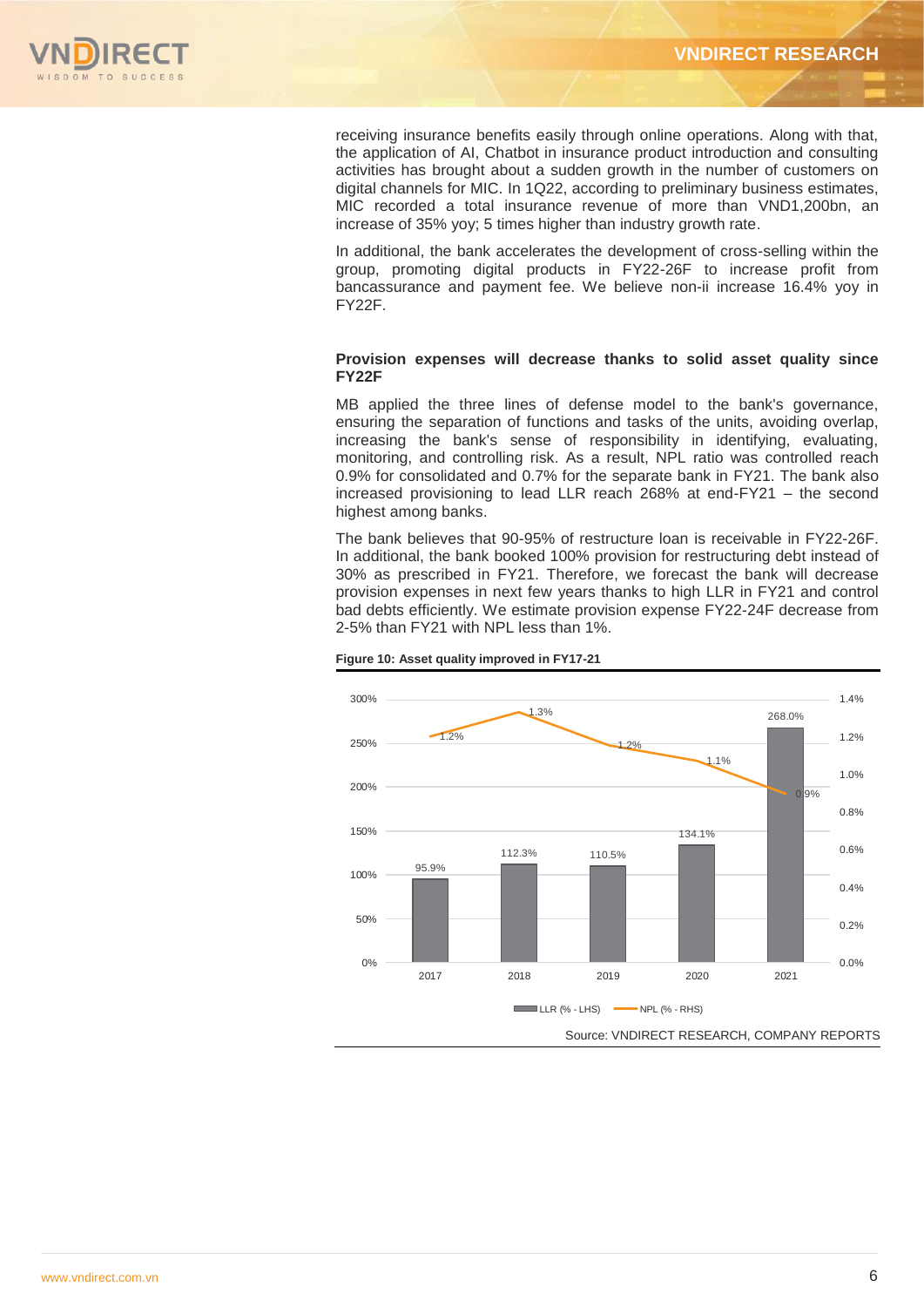

## **We revise our earnings forecast for FY22-24F**

#### **Figure 11: FY22-24F earnings revision (VND bn, otherwise noted)**

|                      | Old forecasts |           |           |                    | New forecasts |           | Change             |       | <b>Comments</b>                                   |
|----------------------|---------------|-----------|-----------|--------------------|---------------|-----------|--------------------|-------|---------------------------------------------------|
|                      | FY22F         | FY23F     | FY24F     | FY <sub>22</sub> F | FY23F         | FY24F     | FY <sub>22</sub> F | FY23F | FY24F                                             |
|                      |               |           |           |                    |               |           |                    |       | We assume loan growth is around 17.5%-20% in      |
| Net Interest Income  | 28.184        | 32.309    | 37.603    | 31.408             | 37.061        | 43.128    | 11.4%              | 14.7% | 14.7% FY22-24F and NIM FY22F is 5.03%.            |
| Non-Interest Income  | 10.508        | 11.815    | 13.547    | 12.501             | 14.269        | 16.194    | 19.0%              | 20.8% | 19.5%                                             |
| Operating revenue    | 38,692        | 44.124    | 51.150    | 43.909             | 51.330        | 59.322    | 13.5%              | 16.3% | 16.0%                                             |
| Operating expenses   | (13, 542)     | (15, 443) | (17, 903) | (15, 368)          | (17,966)      | (20, 763) | 13.5%              | 16.3% | 16.0%                                             |
| Pre-provision profit | 25.150        | 28,680    | 33.248    | 28.541             | 33.365        | 38.559    | 13.5%              | 16.3% | 16.0%                                             |
| Provision expenses   | (5,645)       | (5, 742)  | (6, 375)  | (7,626)            | (7,890)       | (7, 576)  | 35.1%              | 37.4% | 18.8% We estimate PPOP around 20-25% in FY22-24F. |
| Pre-tax profit       | 19.505        | 22.938    | 26.873    | 20.915             | 25.475        | 30.984    | 7.2%               | 11.1% | 15.3%                                             |
| Net profit           | 15.214        | 17.892    | 20.961    | 16,314             | 19.870        | 24.167    | 7.2%               | 11.1% | 15.3%                                             |
|                      |               |           |           |                    |               |           |                    |       | Source: VNDIRECT RESEARCH                         |

We lift our NII forecast in FY22-24F by 11.4%/14.7%/14.7% largely due to higher credit growth over the forecast period, in line with management's guidance as mentioned above.

We also lift non-ii projections over FY22-24F by 19.0%/20.8%/19.5% as we believe subsidiaries will continue to grow and contribution in non-interest income.

Consequently, we revise up our net profit by 7.2%/11.1%/15.3 in FY22-24F.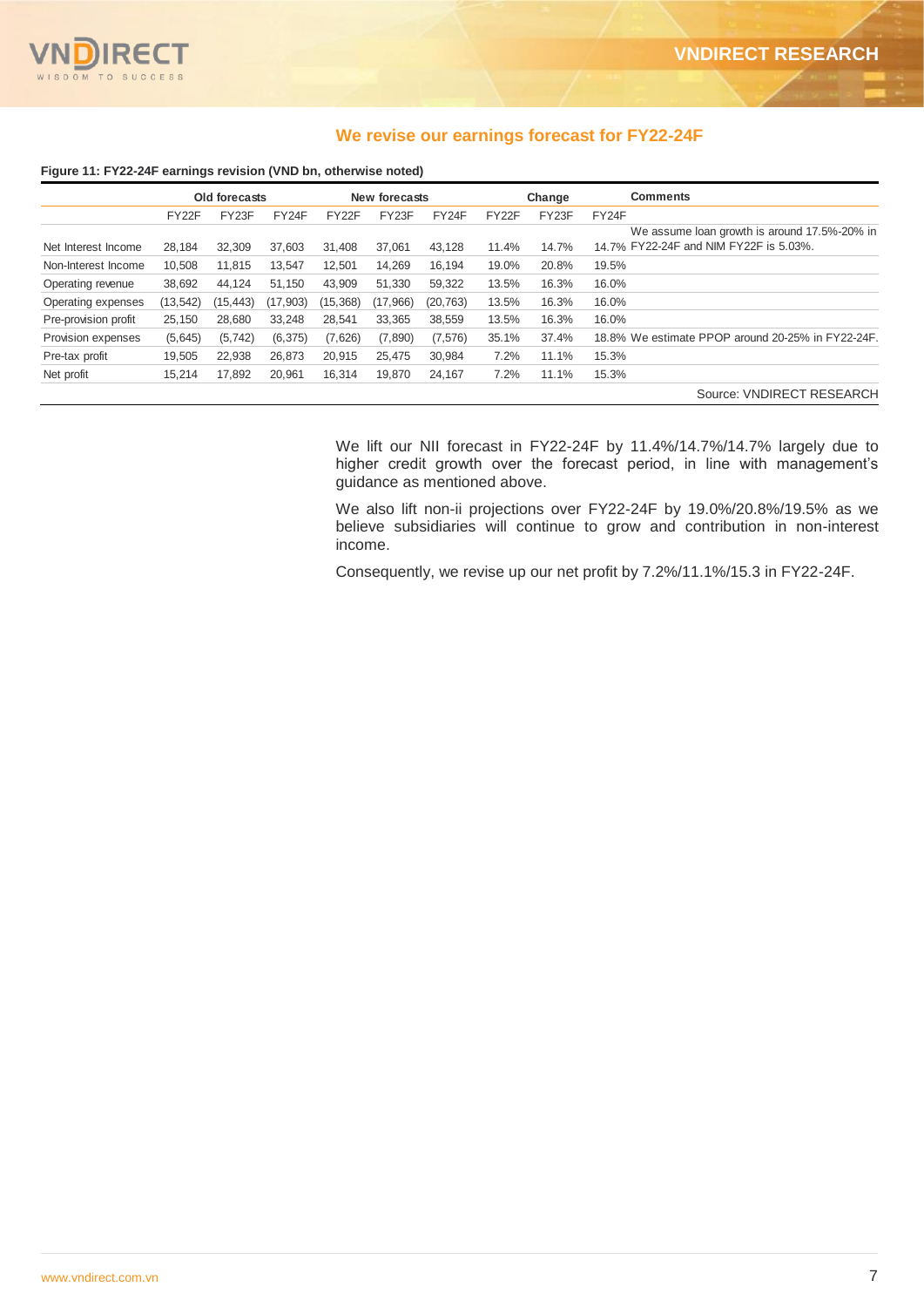# $TQ$

# **VNDIRECT RESEARCH**

#### **Valuation**



#### **Income statement**

| (VNDbn)                        | $12-21A$  | 12-22E    | 12-23E    |
|--------------------------------|-----------|-----------|-----------|
| Net interest income            | 26.200    | 31.408    | 37.061    |
| Non interest income            | 10.735    | 12,501    | 14.269    |
| <b>Total operating income</b>  | 36.934    | 43,909    | 51,330    |
| Total operating costs          | (12, 377) | (15, 368) | (17, 966) |
| Pre-provision operating profit | 24,557    | 28,541    | 33,365    |
| <b>Total provision charges</b> | (8,030)   | (7,626)   | (7,890)   |
| Income from associates & JVs   |           |           |           |
| Net other income               |           |           |           |
| Pre-tax profit                 | 16,527    | 20.915    | 25,475    |
| Tax expense                    | (3,306)   | (4, 183)  | (5,095)   |
| Profit after tax               | 13,221    | 16,732    | 20,380    |
| Minority interest              | (524)     | (418)     | (509)     |
| Net profit                     | 12,697    | 16.314    | 19.870    |

#### **Balance sheet** (VNDbn) **12-21A 12-22E 12-23E** Gross loans to customers 363,555 436,266 512,612 Loans to banks 35,985 39,583 43,542<br>
Total gross loans 399,540 475.849 556.154 **Total gross loans 399,540 475,849 556,154** Securities - total 136,804 156,946 172,641 Other interest earning assets 38,325 42,158 46,374 **Total gross IEAs 574,669 674,953 775,168 Total provisions (9,180) (15,163) (9,993) Net loans to customers 354,797 427,048 503,190**  $\overline{\text{Total net I}}$ Cash and deposits 3,475 3,719 3,979<br>Total investments 1,072 1,147 1,228 Total investments<br>
1,072 1,147 1,228<br>
1,072 1,147 1,228<br>
1,072 3,701 42,480 Other assets 37,104 39,701 42,480<br>Total non-IEAs 41,652 44,567 47,687 **Total non-IEAs 41,652 44,567 47,687**  $Total assets$ Customer deposits 384,692 477,018 553,341<br>Cds outstanding 66,887 77,589 85,341 Cds outstanding 66,887 77,589 85,348 Customer interest-bearing liabilities 451,579 554,607 638,689 Bank deposits 69,095 Broad deposits 511,402 620,412 707,784 Other interest-bearing liabilities 1,999 1,999 1,999 1,999 **Total IBLs 513,400 622,411 709,783** Deferred tax liability Other non-interest bearing liabilities 31,254 4,981 7,985 **Total non-IBLs 31,254 4,981 7,985 Total liabilities 544,654 627,391 717,768** Share capital 37,783 37,783 37,783 37,783 Additional paid-in capital 1,535 1,535 1,535 1,535 Treasury shares 0 0 0 0 Retained earnings reserve 12,915 26,977 44,596 Other reserves 2.341 7.341 7.341 7.341 **Shareholders' equity 59,575 73,637 91,256** Minority interest 2,911 3,329 3,839<br> **Total equity** 62,486 76,966 95,095  $Total$  equity **Total liabilities & equity 607,140 704,358 812,863**



|                                       | $12-21A$ | 12-22E | 12-23E |
|---------------------------------------|----------|--------|--------|
| Growth rate (yoy)                     |          |        |        |
| Cust deposit growth                   | 23.7%    | 24.0%  | 16.0%  |
| Gross cust loan growth                | 21.9%    | 20.0%  | 17.5%  |
| Net interest income growth            | 29.2%    | 19.9%  | 18.0%  |
| Pre provision operating profit growth | 46.1%    | 16.2%  | 16.9%  |
| Net profit growth                     | 53.7%    | 28.5%  | 21.8%  |
| Growth in IEAs                        | 22.4%    | 16.7%  | 16.0%  |
| Share value                           |          |        |        |
| Basic EPS (VND)                       | 3,378    | 4,347  | 5,295  |
| BVPS (VND)                            | 15.768   | 19.489 | 24,152 |
| DPS (VND)                             | $\Omega$ | 596    | 596    |
| EPS growth                            | 54.3%    | 28.7%  | 21.8%  |
|                                       |          |        |        |

#### **Key ratios**

|                                   | $12-21A$ | 12-22E     | 12-23E     |
|-----------------------------------|----------|------------|------------|
| Net interest margin               | 5.0%     | 5.0%       | 5.1%       |
| Cost-income ratio                 | (33.5%)  | $(35.0\%)$ | $(35.0\%)$ |
| Reported NPLs / gross cust loans  | 0.9%     | 0.7%       | 0.3%       |
| Reported NPLs / net cust loans    | 0.9%     | 0.7%       | 0.3%       |
| GP charge / average cust loans    | 2.4%     | 1.9%       | 1.7%       |
| <b>Total CAR</b>                  | 10.2%    | 10.8%      | 11.3%      |
| Loan deposit ratio                | 80.5%    | 78.7%      | 80.3%      |
| <b>Margins and spreads</b>        |          |            |            |
| Return on IEAs                    | 7.4%     | 7.4%       | 7.5%       |
| Cost of funds                     | 2.6%     | 2.6%       | 2.6%       |
| Interest return on average assets | 4.8%     | 4.8%       | 4.9%       |
| <b>ROAE</b>                       | 23.6%    | 24.5%      | 24.1%      |

*Source: VND RESEARCH*